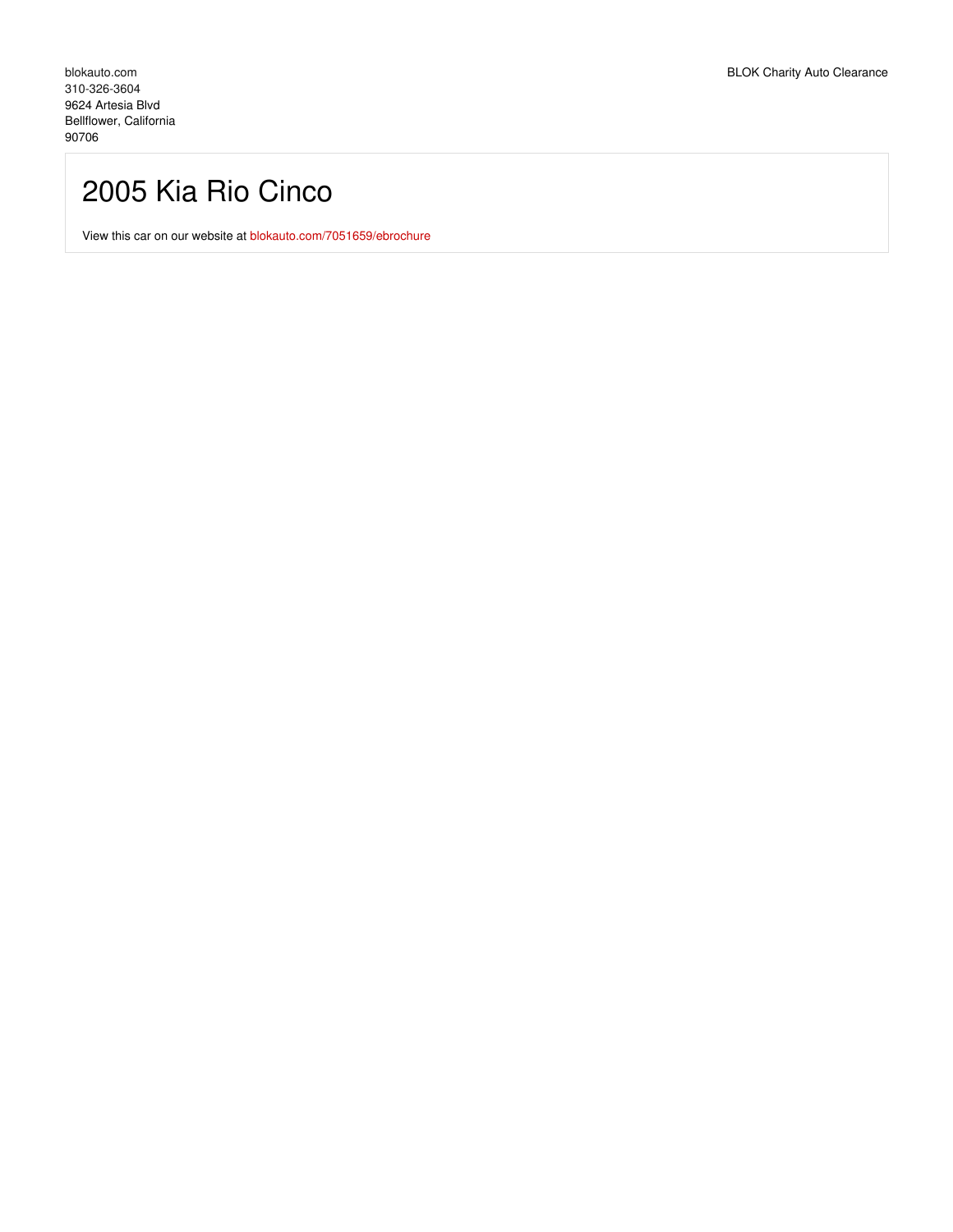



# Our Price **\$3,600**

## **Specifications:**

| Year:             | 2005                              |  |  |
|-------------------|-----------------------------------|--|--|
| VIN:              | KNADC165056254049                 |  |  |
| Make:             | Kia                               |  |  |
| Stock:            | 76614                             |  |  |
| Model/Trim:       | Rio Cinco                         |  |  |
| <b>Condition:</b> | Pre-Owned                         |  |  |
| Body:             | Wagon                             |  |  |
| <b>Exterior:</b>  | Polar White                       |  |  |
| Engine:           | 1.6L DOHC MPFI 16-valve I4 engine |  |  |
| Interior:         | Gray Cloth                        |  |  |
| Transmission:     | Auto                              |  |  |
| Mileage:          | 151,154                           |  |  |
| Drivetrain:       | <b>Front Wheel Drive</b>          |  |  |
| Economy:          | City 24 / Highway 31              |  |  |

**Please call or e-mail to check availability!!! All of our vehicles are available for purchase Monday through Sunday from 8:00am-5:00pm. Please note we do not offer any financing and/or payment plans of any kind. For more information, please call (310)-326-3604 and press 1 for the sales department. We are currently not having any auctions on Saturdays due to Covid 19.**

**WHEN CALLING THE SALES DEPARTMENT, PLEASE PROVIDE THE STOCK NUMBER FOR THE VEHICLE YOU ARE INTERESTED IN!!!**

**WE HAVE 300+ CARS AT OUR LOCATION!!! WE RECEIVE NEW CARS EVERY WEEK AND OUR WEBSITE IS UPDATED ON A DAILY BASIS!!!**

**VISIT [WWW.BLOKAUTO.COM](http://www.blockauto.com) TO SEE OUR FULL INVENTORY!!!**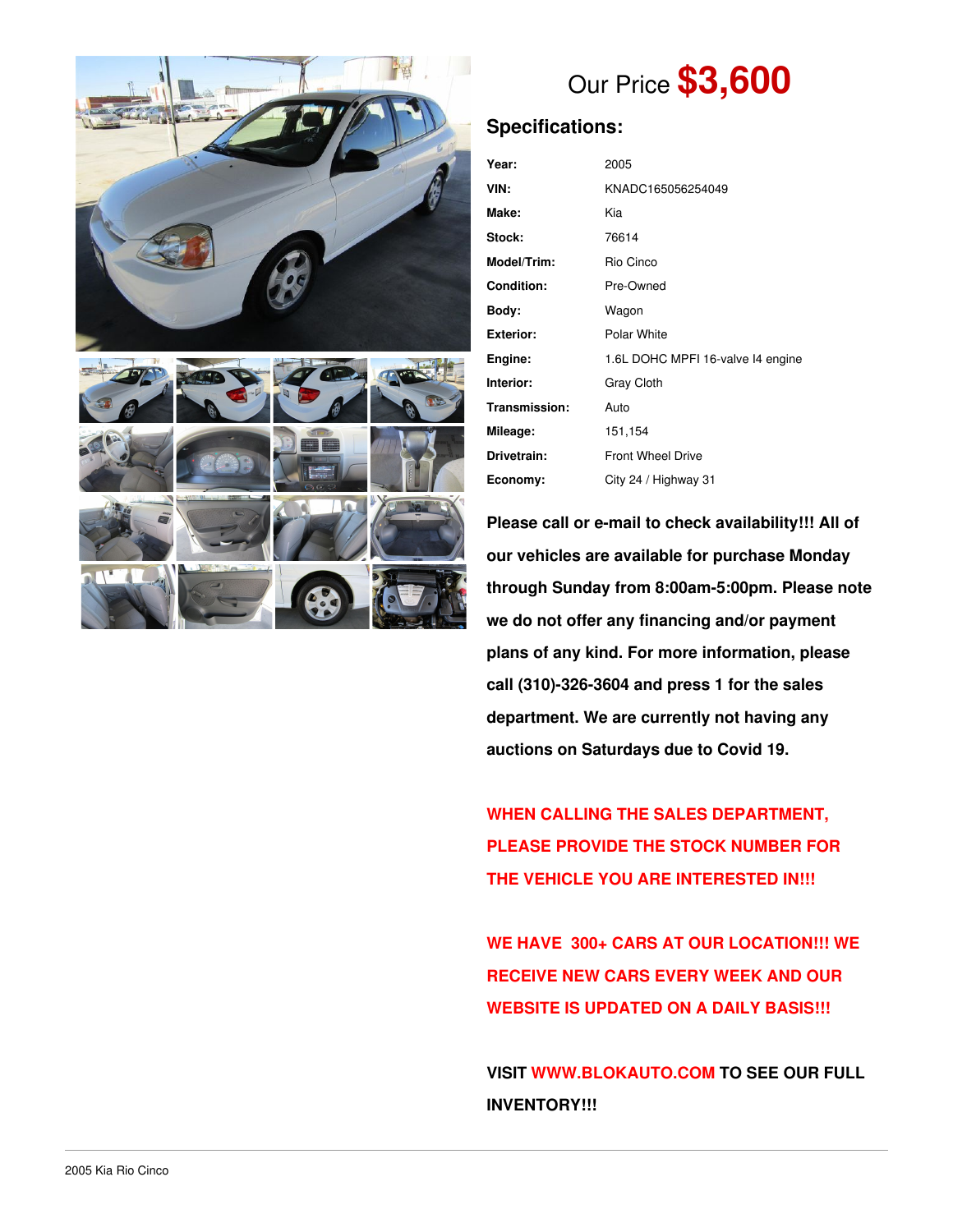BLOK Charity Auto Clearance - 310-326-3604 - View this car on our website at[blokauto.com/7051659/ebrochure](https://blokauto.com/vehicle/7051659/2005-kia-rio-cinco-bellflower-california-90706/7051659/ebrochure)

| <b>Our Location:</b>                        |                                                         |                                                         |                                       |                                                       |
|---------------------------------------------|---------------------------------------------------------|---------------------------------------------------------|---------------------------------------|-------------------------------------------------------|
| ru u                                        | Arkansas St<br>Park St                                  | Moto United - Bellflower                                | Arkansas St<br>Park St<br>U           | Park St<br>Beach St                                   |
| <b>Artesia Fwy</b><br><b>Planet Fitness</b> | Beach St<br>Palm St<br><b>Deli by Caliva Dispensary</b> | <b>Golden Corral PI</b><br>fet & Grill                  | Greenwolf-Bellflower-Artesia Fwy<br>â | Palm St                                               |
| Virginia Ave                                | m<br><b>Bellflower DMV</b>                              | Bank of America <sub>S</sub><br><b>Financial Center</b> | Artesia Blvd<br>Ramona St             | Hacienda St<br>Monterey St:<br>Sizzler                |
|                                             | Ramona St                                               | <b>Grace Filipino</b><br>Christian<br><b>Church</b>     | Cedar St                              | Artesia Blv<br>Woodruff<br><b>Convalescent Center</b> |
| Diddy's Place Sports Bar                    |                                                         | Taco Bell                                               |                                       |                                                       |
| Google<br>カロキ                               | Rose St                                                 |                                                         | Thomas Jefferson<br>Flementary School | Map data @2022                                        |
|                                             |                                                         |                                                         |                                       |                                                       |

2005 Kia Rio Cinco

BLOK Charity Auto Clearance - 310-326-3604 - View this car on our website at[blokauto.com/7051659/ebrochure](https://blokauto.com/vehicle/7051659/2005-kia-rio-cinco-bellflower-california-90706/7051659/ebrochure)